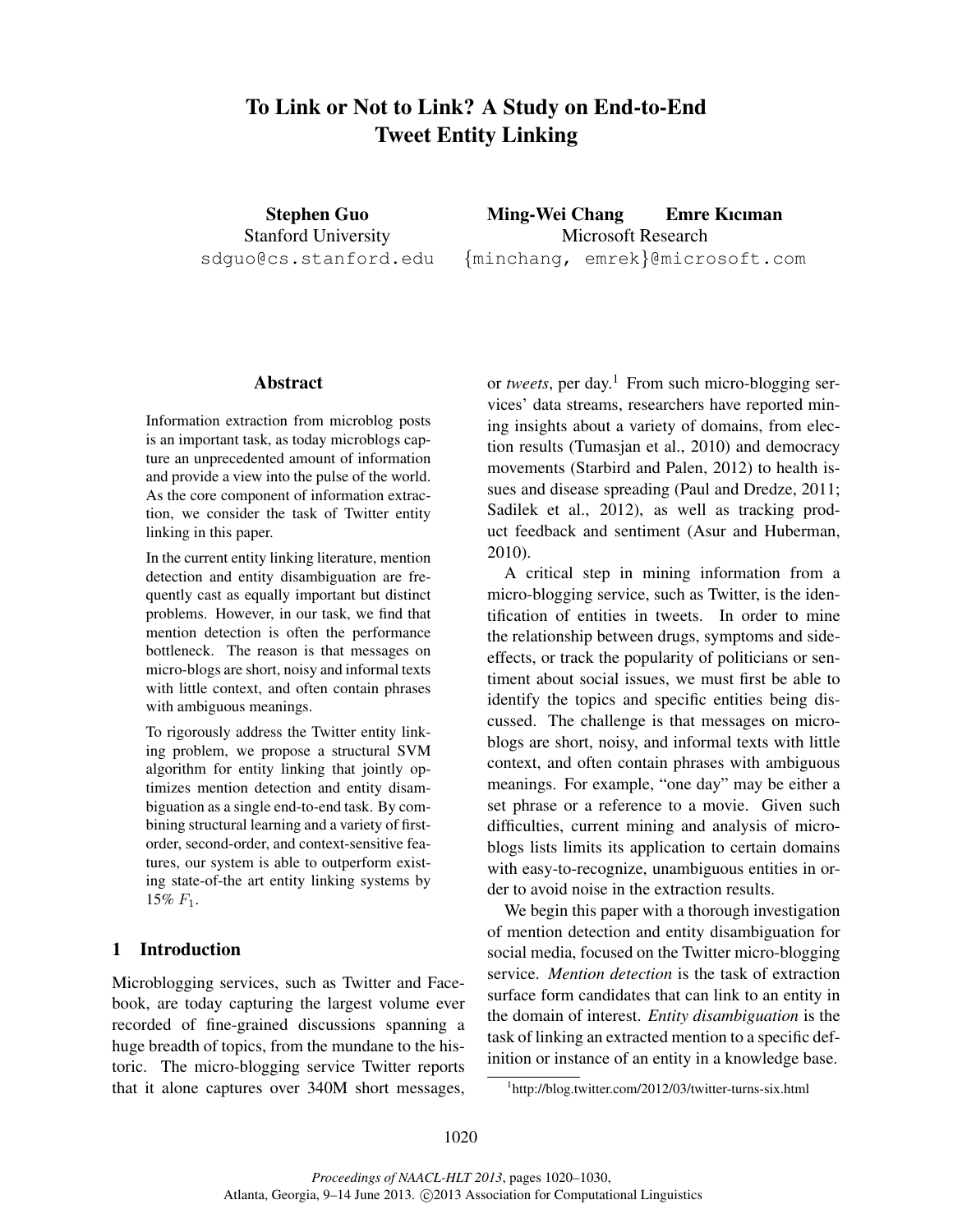While mention detection and entity disambiguation are frequently cast as equally important but distinct and separate problems, we find that mention detection is where today's systems and our baseline techniques incur the most failures. Detecting the correct entity mention is a significant challenge given mis-capitalizations, incorrect grammar, and ambiguous phrases. In (Ritter et al., 2011), the authors report their system achieves 0.64 to 0.67  $F_1$  on named entity segmentation results with 34K tokens of labeled examples. On the other hand, once the correct entity mention is detected, a trivial disambiguation that maps to the most popular entity<sup>2</sup> will achieve 85% accuracy in our set.

Our primary contribution in this paper is a recasting and merging of the tasks of mention detection and entity disambiguation into a single *endto-end entity linking* task. We achieve significant improvements by applying structural learning techniques to jointly optimize the detection and disambiguation of entities. Treating detection and disambiguation as a single task also enables us to apply a large set of new features, conventionally used only for disambiguation, to the initial detection of mentions. These features, derived from external knowledge bases, include entity popularity and inter-entity relations from external knowledge bases, and are not well utilized in current mention detection systems. For example, consider the following partial tweet:

(1) The town is so, so good. And don't worry Ben, we already forgave you for Gigli. Really.

Determining whether or not "The town" is a mention of a location or other specific entity based solely on lexical and syntactic features is challenging. Knowing "The Town" is the name of a recent movie helps, and we can we be more confident if we know that Ben Affleck is an actor in the movie, and Gigli is another of his movies.

To train and evaluate our system, we created three separate annotated data sets of approximately 500 tweets each. These data sets are hand annotated with entity links to Wikipedia. We evaluate our system by comparing its performance at detecting entities to the performance of two state-of-the-art entity linking systems, Cucerzan (Cucerzan, 2007) and TagMe (Ferragina and Scaiella, 2010), and find that our system outperforms them significantly by 15% in absolute  $F_1$ .

The rest of this paper describes related work, our structured learning approach to entity linking, and our experimental results.

# 2 Related Work

Building an entity linking system requires solving two interrelated sub-problems: mention detection and entity disambiguation. The significant portion of recent work in the literature (Ratinov et al., 2011; Davis et al., 2012; Sil et al., 2012; Demartini et al., 2012; Wang et al., 2012; Han and Sun, 2011; Han et al., 2011) focuses solely upon the entity linking problem. The entity linking systems of these studies assume that entity mentions are provided by a separate mention detection system. In contrast, our study jointly identifies and disambiguates entity mentions within tweets (short text fragments).

A subset of existing literature targets end-to-end linking (Cucerzan, 2007; Milne and Witten, 2008; Kulkarni et al., 2009; Ferragina and Scaiella, 2010; Han and Sun, 2011; Meij et al., 2012), but there are quite a few differences between our work and each of these systems. Some systems (Milne and Witten, 2008; Kulkarni et al., 2009; Han and Sun, 2011) heavily depend on Wikipedia text and might not work well in short and noisy tweets. Many systems (Mihalcea and Csomai, 2007; Cucerzan, 2007; Milne and Witten, 2008; Ferragina and Scaiella, 2010) treat mention detection and entity disambiguation as two different problems. (Meij et al., 2012) is the most related to our paper. While their system also considers mention detection and entity disambiguation together, they do not consider entityto-entity relationships and do not incorporate contextual words from tweets.

An area of work closely related to the mention detection problem is the Named Entity Recognition (NER) problem, the identification of textual phrases which belong to core categories (Person, Location, Organization). It is well-known that NER systems trained on well-written documents perform very poorly on short, noisy text, such as tweets (Rit-

<sup>&</sup>lt;sup>2</sup>What we mean here is "the most linked entity". See Section 3 for details.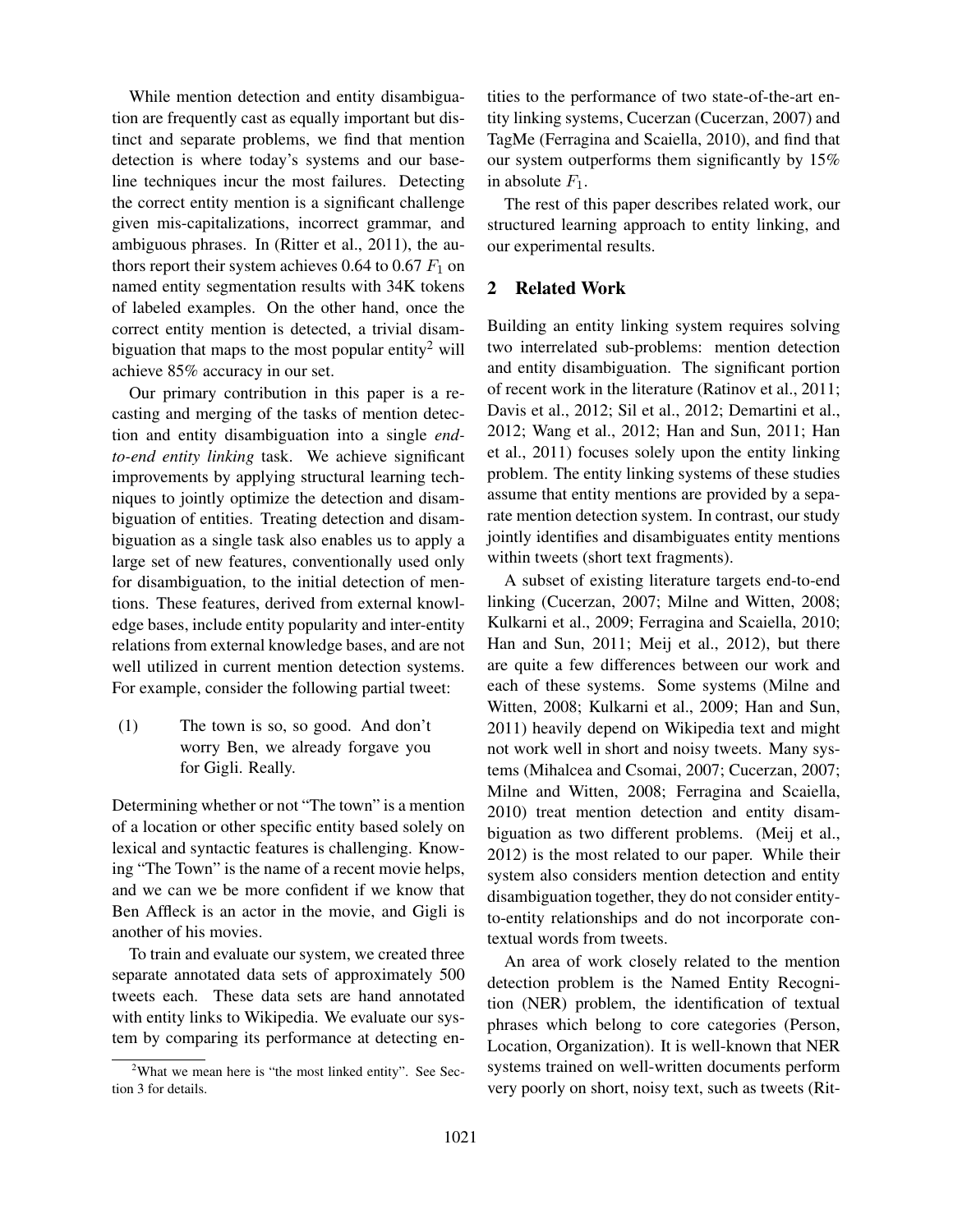ter et al., 2011). There have been a few recent studies proposing Twitter-specific NER systems (Li et al., 2012; Ritter et al., 2011).

# 3 Preliminaries

For performing entity linking on Twitter, we choose Wikipedia as our external knowledge base of entities.

Entity We define an *entity* as a nonambiguous, terminal page (e.g., The Town (the film)) in Wikipedia (i.e., a Wikipedia page that is not a category, disambiguation, list, or redirect page). We define an *anchor phrase* (surface form) as the textual phrase (e.g., the town) which can potentially link to some entities. We define an *entity mention* as an anchor phrase *and* the context ("the town" in the example tweet in Section 1), where its semantic meaning umambiguously represents a specific entity. Note that an entity may be represented by multiple surface forms.

Wikipedia Lexicon Construction Following the assumptions used in most prior entity linking research, we assume that surface forms of entities can be found as anchor phrases in Wikipedia. In order to construct a Wikipedia lexicon, we first collect all anchors phases in Wikipedia. For each anchor phrase (surface form) s, we construct a lexicon entry by gathering the set of entities  $\{e_1, e_2, \ldots e_K\}$ that can be linked from s. We also collect the number of times anchor a links to the entity  $e_i$ ,  $d(s, e_i)$ . We define  $P(e_i|s) = d(s, e_i)/d(s)$ , where  $d(s)$  represents the number of times s appears in Wikipedia. We refer e' as the most linked entity for anchor s if  $e' = \arg \max_{e} P(e_i|s).$ 

**Candidate Generation** Given a tweet  $t$ , we extract all k-grams of size  $\leq k$ . For each k-gram, we find all entities where this  $k$ -gram is an anchor phrase. If a k-gram is an anchor phrase for at least one entity, then the k-gram is a *candidate* entity mention. In general, we identify many candidate phrase per tweet; let  $U(t) = \{c_1, c_2, \ldots\}$  denote the set of candidates in tweet t. We refer to  $s(c)$ as the surface form (e.g., the anchor phrase) of  $c$ . Compared to the anchor phrase, the candidate also carries the context and position information. Let  $E(c_i) = \{e_1, e_2, \ldots, \textbf{NIL}\}\$  denote the set of entities

which candidate  $i$  may be linked to, plus the additional special token NIL. Note that the size of  $E(c_i)$ is always at least 2.

Task Definition First, our system generates candidate entity mentions, textual phrases which can possibly be entity mentions. Our system then performs filtering and optimization to process the list of candidates. For each candidate, our system links the candidate to a special NIL token or links the candidate to its corresponding entity in Wikipedia. More formally, given a tweet t and its candidate set  $U(t)$ , the goal of the system is to predict  $y_i \in E(c_i)$ ,  $\forall c_i \in$  $U(t)$ .

Comparison to the TAC KBP Competition It is important to state that our definition of the entity linking problem differs significantly from the entity linking problem as defined by the TAC KBP competition (Ji et al., 2010; Ji et al., 2011). In the TAC, there is no true mention detection problem; every candidate in the TAC is an entity mention that represents an entity. Another difference is that the TAC allows for an entity mention to map to an entity not in the external knowledge base (Wikipedia); our system does not provide special handling of this case.

Comparison to Named Entity Recognition There are also important differences between our task and the canonical NER task. For example, NER systems identify common names, such as "Robert," as entities. In our task, we only consider a prediction as a success if the system can determine which person in Wikipedia "Robert" is referring to. In other words, our definition of entities depends on the given knowledge base, rather than human judgment. Hence, it is difficult to make a fair system comparison of our system to NER systems.

# 4 Entity Linking as Structural Learning

In our framework, we use structural learning as a tool to capture the relationship between entities. We define  $y_i$  as the output for  $c_i$ , where  $y_i \in E(c_i)$ . Let  $T = |U(t)|$  and  $y = \{y_1, y_2, \dots, y_T\}$ . The feature function for the whole assignment can be written as  $\Phi(t, U(t), y)$ . The score for the assignment y can be obtained as the linear product between the weight vector w and the feature vector. For an input example, the prediction can be found by solving the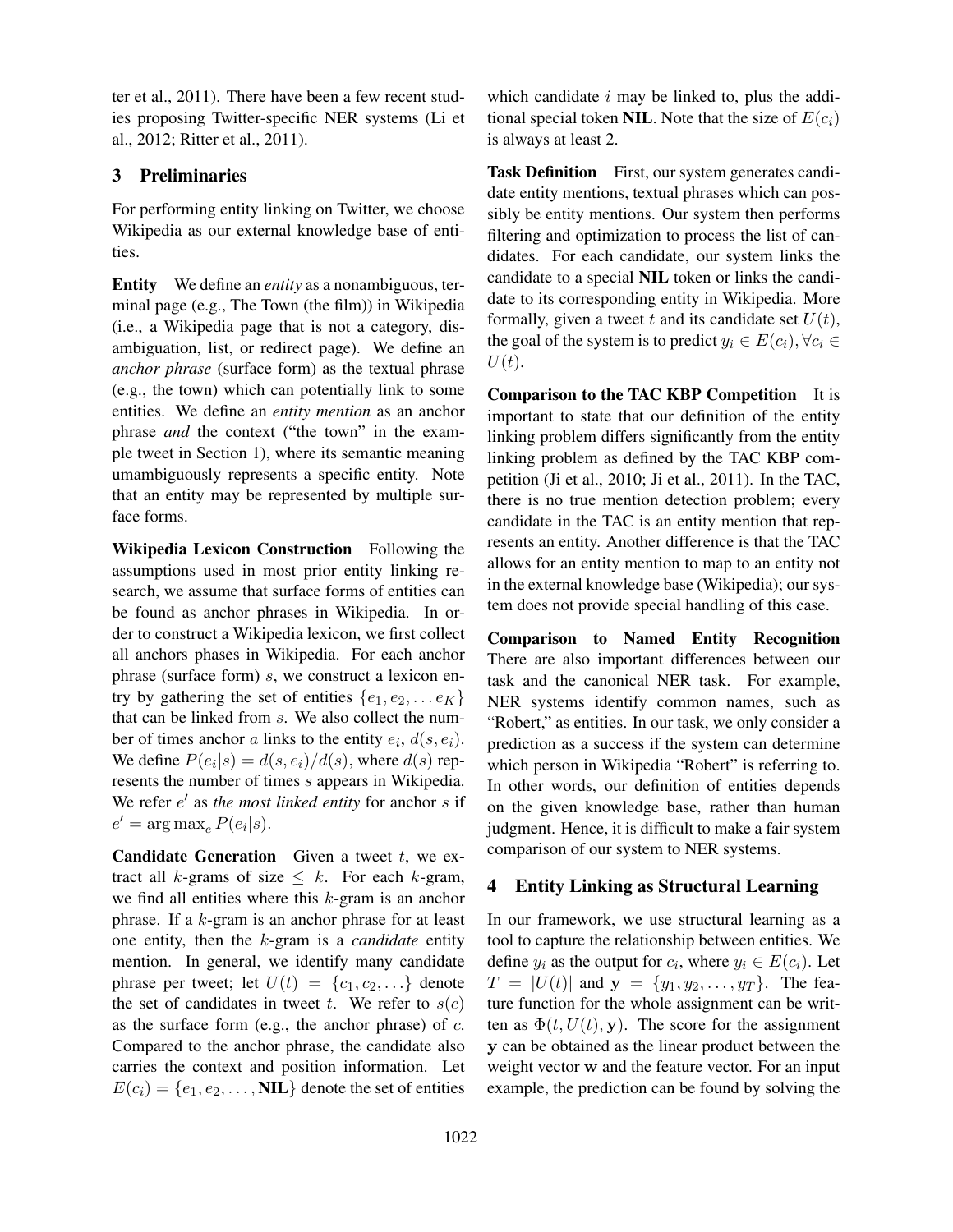inference problem:

$$
\mathbf{y}' = \arg\max_{\mathbf{y}} \mathbf{w}^T \Phi(t, U(t), \mathbf{y})
$$
 (1)

We use a Structural SVM (SSVM) (Taskar et al., 2004; Tsochantaridis et al., 2005; Chang et al., 2010) as our learning algorithm. To train the weight vector w, we minimize the objective function of the SSVM

$$
\min_{\mathbf{w}} \frac{\|\mathbf{w}\|^2}{2} + C \sum_{i=1}^{l} \xi_i^2
$$
 (2)

where  $l$  is the number of labeled examples and

$$
\mathbf{w}^T \Phi(t_i, c(t_i), \mathbf{y}_i)
$$
  
\n
$$
\geq \Delta(\mathbf{y}_i, \mathbf{y}) + \mathbf{w}^T \Phi(t_i, c(t_i), \mathbf{y}) - \xi_i, \forall i, \mathbf{y}
$$

We denote  $y_i$  as the gold assignment for  $x_i$  and define  $\Delta(\mathbf{y}_i, \mathbf{y})$  as the Hamming distance between two assignments  $y_i$  and y.

### 4.1 Features

Feature definitions are very important as they define the shapes of the structures. Our feature vector is defined as

$$
\Phi(t, U(t), \mathbf{y}) = \sum_{i} \phi(t, c_i, y_i) + \sum_{i < j} \phi(t, c_i, y_i, c_j, y_j)
$$

where  $c_i$  and  $c_j$  is the *i*-th and *j*-th candidates in  $U(t)$ , respectively.

First, we assign  $\Phi(t, c_i, \textbf{NIL})$  to be a special bias feature. The corresponding weight value behaves as a threshold to cut-off mentions. Recall in our definition that  $y_i = \textbf{NIL}$  represents that the candidate  $c_i$  is not a mention.

The first order features for  $\Phi(t, c_i, e)$  are described as follows. In general, we can classify our features into two types: mention-specific features and entity-specific features. For a given candidate  $c_i$ , mention-specific features only consider the surface form of  $c_i$  and the tweet t. Entity-specific features also consider the knowledge base content of the entity e. Prior work in the entity linking literature has primarily focused on entity-specific features, as most prior work solves entity disambiguation with given mentions.

Base and Capitalization Rate Our base features are from two resources. Let  $s(c)$  denote the surface form of candidate  $c$ . The link probability  $P_l(s(c))$  and  $P(e|s(c))$  features are extracted from Wikipedia. We explained  $P(e|s(c))$  in Section 3. Link probability  $P_l(s(c))$  is the probability that a phrase is used as an anchor in Wikipedia. We also add a third feature that captures normalized link count. Besides these three features, we also have a feature to indicate if  $a$  is a stop word, and a feature indicating the number of tokens in  $a$ . The view count and  $P(e|s)$  features are entity-specific, while the other three features are mention-specific.

For each phrase  $s(c)$ , we also collect statistics about the probability that a phrase is capitalized in Wikipedia. We refer to this feature as the capitalization rate feature,  $P_c(s(c))$ .

Popularity Feature We have access to 300GBs of Wikipedia page view counts, representing one months worth of page view information, we use this as popularity data. $3$  As mentioned in Section 3, we find that the most often linked Wikipedia articles might not be the most popular ones on Twitter. Using page view statistics helps our system correct this bias. We define another probability based on page view statistics  $P_v(e_i|c) =$  $v(e_i)/(\sum_{e \in E(c)/\{\text{NIL}\}} v(e))$ , where  $v(e)$  represents the view count for the page  $e$ .

Context Capitalization Our context capitalization features indicate if the current candidate, the word before, and the word after the candidate are capitalized.

Entity Type and Tf-idf We use the procedure proposed in (Ratinov et al., 2011) to extract keyword phrases from categories for each Wikipedia page, and then build a rule-based system using keyword phrases to classify if each entity page belongs to one of the following entity types: Person, Location, Organization, TV Show, Book/Magazine and Movie.<sup>4</sup> For a given candidate  $c$  and an entity  $e$ , the associated binary feature becomes active if the entity belongs to a specific entity type. There are six entity type features in our system.

<sup>3</sup>http://dammit.lt/wikistats

<sup>&</sup>lt;sup>4</sup>The entity type prediction accuracy of our rule-based system on the development set is around 95%.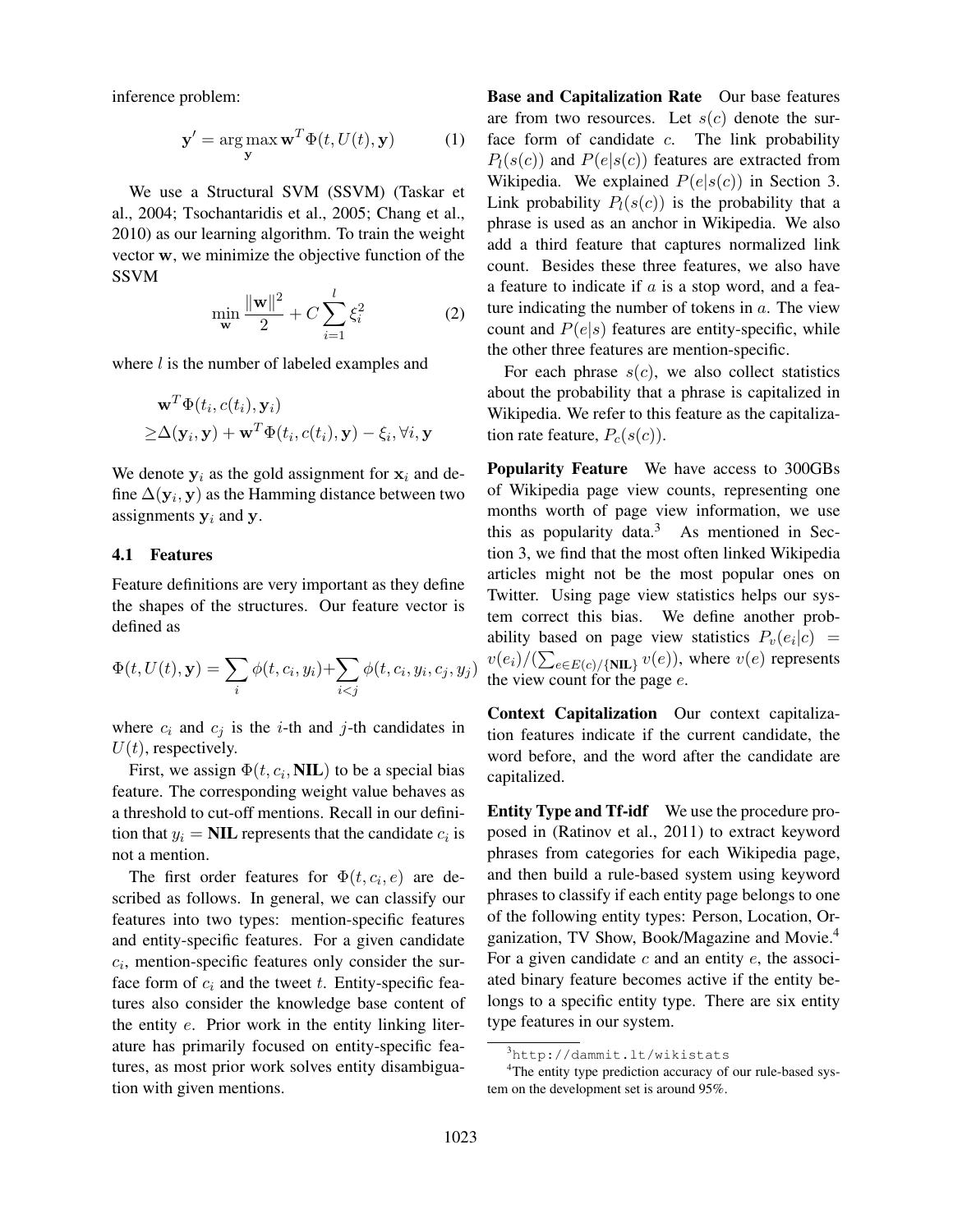| Features           | Descriptions                                             |  |  |  |  |
|--------------------|----------------------------------------------------------|--|--|--|--|
| Base               | $P_l(s_i)$ , $P(e s)$ , normalized link counts, stop     |  |  |  |  |
|                    | word, # tokens                                           |  |  |  |  |
| Cap. Rate          | $P_c(s_i)$                                               |  |  |  |  |
| Popularity         | $P_v(e s)$ , normalized page view count,                 |  |  |  |  |
|                    | $P_v(e s)P(e s)$                                         |  |  |  |  |
| Context Cap.       | Three features indicating if the current candi-          |  |  |  |  |
|                    | date and the words before and after are capi-            |  |  |  |  |
|                    | talized                                                  |  |  |  |  |
| <b>Entity Type</b> | Six binary features for each entity type                 |  |  |  |  |
| Tf-idf             | Two features for the similarity between the              |  |  |  |  |
|                    | word vectors of the entity and the tweet                 |  |  |  |  |
| Second-Order       | $Jac(e_i, e_j), P(e_i s_i)P(e_j s_j), P_c(s_i)P_c(s_i),$ |  |  |  |  |
|                    | $P_l(s_i)P_l(s_i)$                                       |  |  |  |  |

Table 1: Summary of the features used in our structural learning systems.

We also include tf-idf features in our system. For each Wikipedia page, we collect the top 100 tf-idf words. We add one feature that is the dot product between the tf-idf word vector of e and the words of tweet  $t$ . We include a second feature that represents the average tf-idf score of all words that appear in both  $e$  and  $t$ .

Second-order features We include four very simple second-order features  $\phi(t, c_i, e_i, c_j, e_j)$  to capture more complex relations between entities and candidates. The first feature is the Jaccard distance between two Wikipedia pages  $e_i$  and  $e_j$ . Let  $\Gamma(e_i)$ denote the set of Wikipedia pages that contain a hyperlink to  $e_i$ . We define the Jaccard distance between  $e_i$  and  $e_j$  as:

$$
Jac(e_i, e_j) = \frac{|\Gamma(e_i) \cap \Gamma(e_j)|}{|\Gamma(e_i) \cup \Gamma(e_j)|}
$$

This feature has a similar effect as the normalized Google distance (Cilibrasi and Vitanyi, 2007), which has been used for many entity linking systems. Let us use the following shorthand:  $s_i = s(c_i)$ and  $s_i = s(c_i)$ . We have also included three features  $P(e_i|s_i)P(e_j|s_j), P_c(s_i)P_c(s_j)$  and  $P_l(s_i)P_l(s_j)$  to increase the expressivity of our model.

#### 4.2 Mining Additional Contextual Words

Unlike mention detection systems used in other NLP tasks, there are no lexical features in our system. Lexical features are important as they can capture semantic meaning precisely. However, given that we do not have many labeled examples, lexical features can lead to overfitting. The diverse language

in tweets also make it more difficult to use lexical features.

Our solution for this problem is to use a very simple method to mine context words for different entities from a large, unlabeled tweet corpus. The algorithm works as follows:

- 1. Train an end-to-end entity linking system and then apply it to a large, unlabeled tweet corpus
- 2. Extract contextual words for each entity type based on the pseudo-labeled data.
- 3. Train the entity linking system again with new contextual features.

In this paper, we only use the word before and the word after as our contextual word for a candidate. Note that while there are ambiguous phrases on the surface (e.g., "friends" can be a TV show or just a regular phrase), certain phrases are unambiguous (e.g., "CSI : Miami"). As contextual words are often shared within the same entity type (e.g. "watching" is likely to appear before a tv show), those words can potentially improve our final system.

Let  $w_i$  denote the *i*-th word in the tweet and  $t_i$ denote the entity type for the  $i$ -th word.<sup>5</sup> We use a very simple rule to select a set of left context words  $Q(R)$  for entity type R.

$$
Q(R) = \{w_i \mid P(t_{i+1} = R | w_i) > r, d(w_i) > z\}
$$

where  $d(w_i)$  represent the number of times the word  $w_i$  appears in the unlabeled set. The first rule is to simply find a word which is more likely to be followed by an entity. The second rule filter outs noisy words (e.g., Twitter handles) in the unlabeled set. The right context words are also extracted in a similar way.

To train the second end-to-end entity linking system, we add one additional feature for the contextual words. For the feature vector  $\Phi(t, c_i, e)$ , the context feature is active if the candidate  $c_i$  is capitalized  $6$  and the context words around  $c_i$  belongs to  $Q(R)$ , given  $R$  is the entity type for the entity  $e$ .

<sup>&</sup>lt;sup>5</sup>The tag  $t_i$  belongs to the entity type R if our system links a candidate c to an entity with type R and c covers the word  $w_i$ .

<sup>&</sup>lt;sup>6</sup>The word "watching" can be a TV show while most of the time it is not. These common makes this contextual feature noisy. We found that the context feature can only be reliably applied when the candidate is capitalized.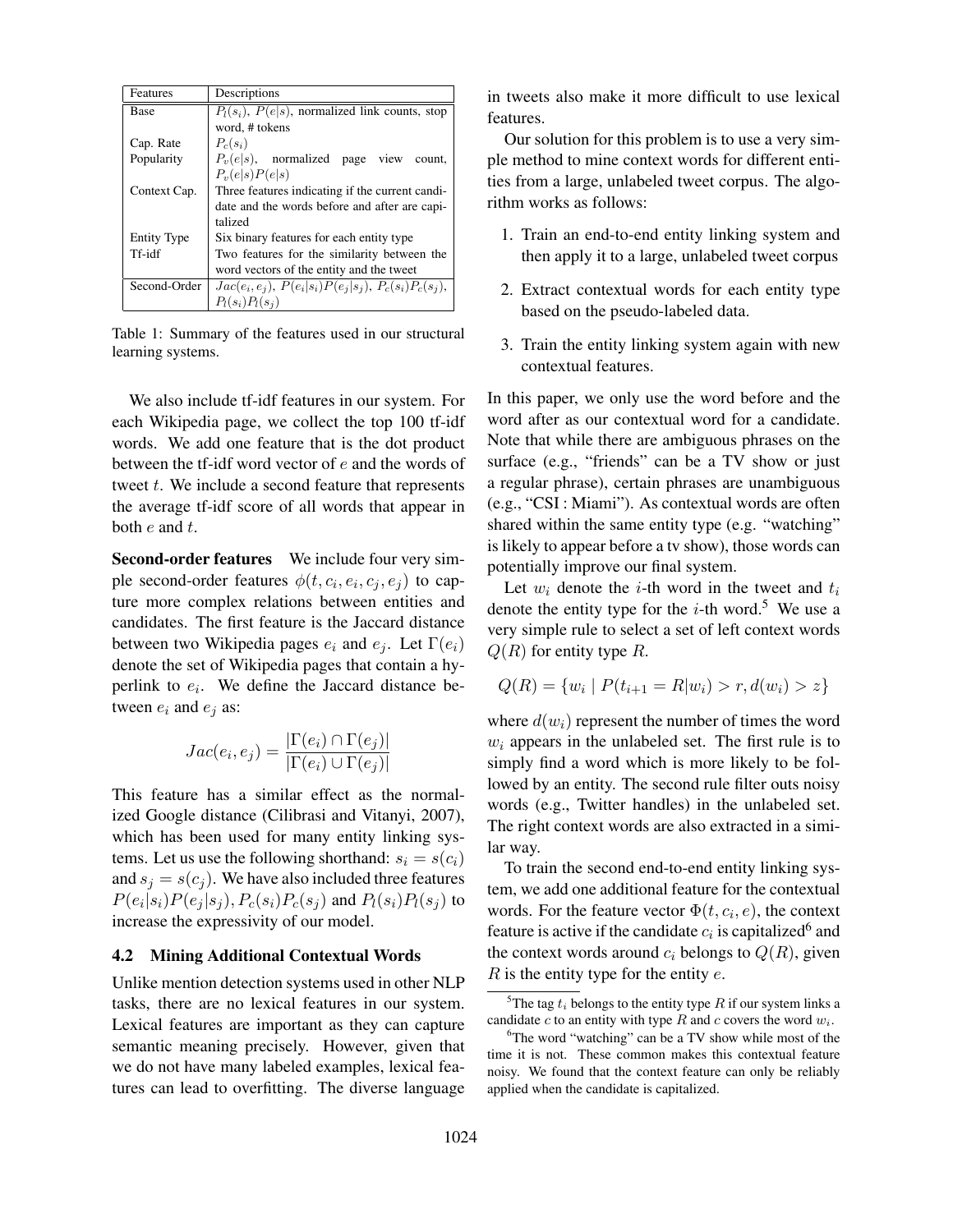#### 4.3 Cohesiveness Score

There are several ways to consider entity-entity cohesiveness besides using the second-order features directly. In our model, we also consider a modified cohesiveness score proposed in (Ferragina and Scaiella, 2010). The idea behind the cohesiveness score is to estimate the correlations between different entities by using weighted Jaccard scores.<sup>7</sup>

There are two rounds in the procedure of computing the cohesiveness score. We first estimate approximately the most probable entity for each candidate given all the other candidates in the same tweet. In the second round, the cohesiveness score is then produced with respect to the most probable entity computed in the first round.

More formally, in the first round, we compute the relevance score for each candidate and entity pair:

$$
Rel(e, c|t) = \frac{\sum_{c' \neq c} \sum_{e' \in E(c')} P(e'|c')Jac(e, e')}{|U(t)|}.
$$

Then, the cohesiveness score is computed by

$$
S_{coh}(e, c|t) = \frac{\sum_{c' \neq c} Jac(e, \bar{e}(c')) P(\bar{e}(c')|c')}{|U(t)|},
$$

where the  $\bar{e}(c') = \arg \max_{e \in E(c')} Rel(e, c'|t)$ . We then put the cohesiveness score as a feature for each  $(e, c)$  pair. In practice, we found that the cohesiveness score in the model can significantly increase the disambiguation ability of the model without using the second-order information.

### 4.4 Inference

In order to train and test the SSVM model, one needs to solve both the inference problem Eq. (3) and the loss-augmented inference problem. Without secondorder features, the inference and loss-augmented inference problems can be easily solved, given that each component can be solved independently by

$$
y_i' = \underset{y \in E(c_i)}{\arg \max} \mathbf{w}^T \Phi(t, c_i, y) \tag{3}
$$

While the inference problem can be solved independently, the training algorithm still considers the whole assignment together in the training procedure.

| Data   | #Tweets | $#C$ and | #Men. | P@1   |
|--------|---------|----------|-------|-------|
| Train  | 473     | 8212     | 218   | 85.3% |
| Test 1 | 500     | 8950     | 249   | 87.7% |
| Test 2 | 488     | 7781     | 332   | 89.6% |

Table 2: Labeled example statistics. "#Cand" represents the total number of candidates we found in this dataset. "#Men." is the total number of mentions that disambiguate to an entity. The top-1 rate  $(P@1)$  represents the proportion of the mentions that disambiguate to the most linked entity in Wikipedia.

With the second-order features, the inference problem becomes NP-hard. While one can resort to using integer linear programming to find the optimal solution, we choose not to do so. We instead use the beam search algorithm. Our beam search algorithm first arranges the candidates from left to right, and then solve the inference problems approximately.

### 5 Experiments

We collected unlabeled Twitter data from two resources and then asked human annotators to label each tweet with a set of entities present. Our annotators ignored the following: duplicate entities per tweet, ambiguous entity mentions, and entities not present in Wikipedia. We next describe the two sets of Twitter data used as our training data and testing data. In addition to these two datasets, we also randomly sampled another 200 tweets as our development set.

**Ritter** We sampled 473 and 500 tweets<sup>8</sup> from the data used in (Ritter et al., 2011) to be our training data and test data, respectively. We did not use any labels generated by (Ritter et al., 2011); our annotators completely re-annotated each tweets with its set of entities. We refer to the first set as Train and the second set as Test 1.

Entertainment To check if our system has the ability to generalize across different domains, we sampled another 488 tweets related to entertainment entities. Our main focus was to extract tweets that contained TV shows, Movies, and

 $7$ In our experiments, we only apply the cohesiveness score technique on candidates which pass the filtering procedure. See section 5 for more details for our filtering process.

<sup>8</sup>We originally labeled 1000 tweets but then found 27 repeated tweets in the dataset. Therefore, we remove those 27 tweets in the training set.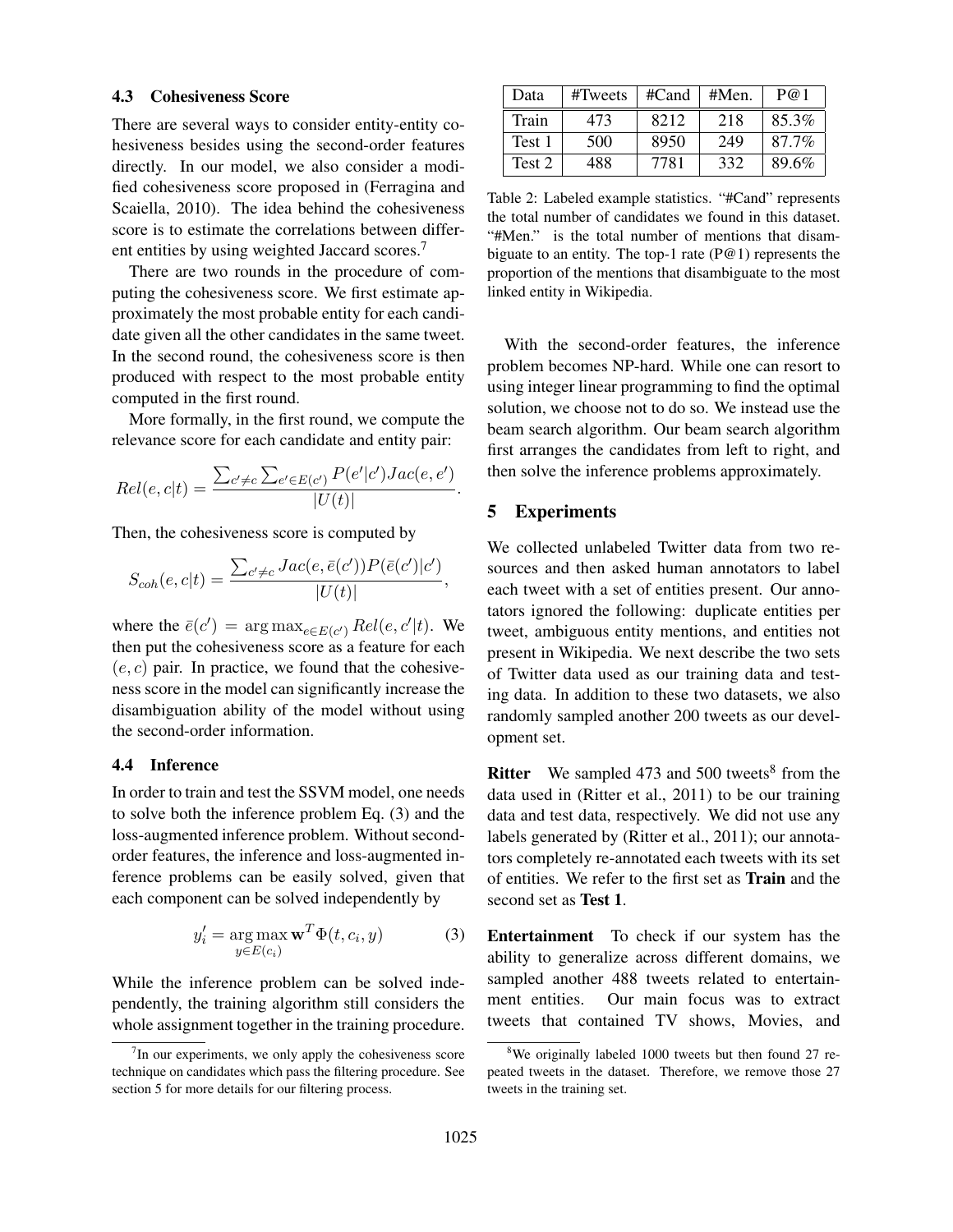Books/Magazines. Identifying tweets from a specific domain is a research topic on its own, so we followed (Dalvi et al., 2012), and used a keyword matching method.<sup>9</sup> After sampling this set of tweets, we asked our annotators to label the data in the same way as before (all entities are labeled, not just entertainment entities). We refer to this tweet set as Test 2.

After sampling, all tweets were then normalized in the following way. First, we removed all retweet symbols (RT) and special symbols, as these are tokens that may easily confuse NER systems. We treated punctuation as separate tokens. Hashtags (#) play a very important role in tweets as they often carry critical information. We used the following web service<sup>10</sup> to break the hashtags into tokens (e.g., the service will break "#TheCloneWars" into "the clone wars") (Wang et al., 2011).

The statistics of our labeled examples are presented in Table 2. First, note that the average number of mentions per tweet is well below 1. In fact, many tweets are personal conversations and do not carry any entities that can be linked to Wikipedia. Still, many candidates are generated (such as "really") for those tweets, given that those candidates can still potentially link to an entity ("really" could be a TV channel). Therefore, it is very important to include tweets without entities in the training set because we do not want our system to create unnecessary links to entities.

Another interesting thing to note is the percentage of entity mentions that disambiguate directly to their most often linked entities in Wikipedia. If we simply disambiguate each entity mention to its most linked entity in Wikipedia, we can already achieve 85% to 90% accuracy, if mention detection is perfectly accurate. However, mention detection is a difficult problem as only about 3% of candidates are valid entity mentions.

It is worthwhile to mention that, as per (Ferragina and Scaiella, 2010), for computational efficiency, we apply several preprocessing steps before running our entity linking system. First, for each anchor in Wikipedia, we gather all entities it can disambiguate to and remove from that anchor's entity set all entities that are linked less than 2% of the time. Second, we apply a modified filtering procedure similar to that proposed in (Ferragina and Scaiella, 2010) to filter the set of candidates per tweet.

Evaluation Our annotated datasets contain entities from many Wikipedia categories. For evaluation, we primarily focus on entities belonging to a set of six *core* categories (Person, Location, Organization, TV Show, Book/Magazine, Movie). We believe it is necessary to focus upon core entities, rather than considering all possible entities in Wikipedia. Most common words in the English language have their own Wikpedia page, but most words are not important enough to be considered entities. In general, there is a large degree of subjectivity when comparing different entity linking datasets; different researchers have their own interpretation of what constitutes an entity. For example, we examined the annotation used in (Meij et al., 2012) and found it to be extremely lenient, when compared to our own beliefs of what is an entity. Therefore, we believe evaluating performance on restricted entity types is the only fair way to compare different endto-end entity linking systems.

We evaluate the performance of our system on a per-tweet basis, by comparing the set of annotated "gold" entities with the set of entities predicted by our system, and computing performance metrics (precision, recall,  $F_1$ ). We choose to evaluate our system on a per-tweet basis, as opposed to a perentity basis, because we wish to avoid the issue of matching segmentations. For example, it is quite common to observe multiple overlapping phrases in a tweet that should be linked to the same entity (e.g., "President Obama" and "Obama"). When evaluating our system, we compute performance metrics for both all entities and core entities.<sup>11</sup>

Parameters In our implementation, we fixed the regularization parameter  $C = 10$ . When beam-

<sup>&</sup>lt;sup>9</sup>We use the following word list : "movie", "tv", "episode", "film", "actor", "actors", "actress", "director", "directors", "movies", "episodes", "book", "novel", "reading", "read", "watch", "watching", "show", "books", "novels", "movies", "author" and "authors".

<sup>10</sup>http://web-ngram.research.microsoft. com/info/break.html

 $11$ To decide if an entity is a core entity or not, we use the following procedure. For the gold entities, the annotators also annotate type of the entity. We decide the entity type of the predicted entities using the procedure described in Section 4.1.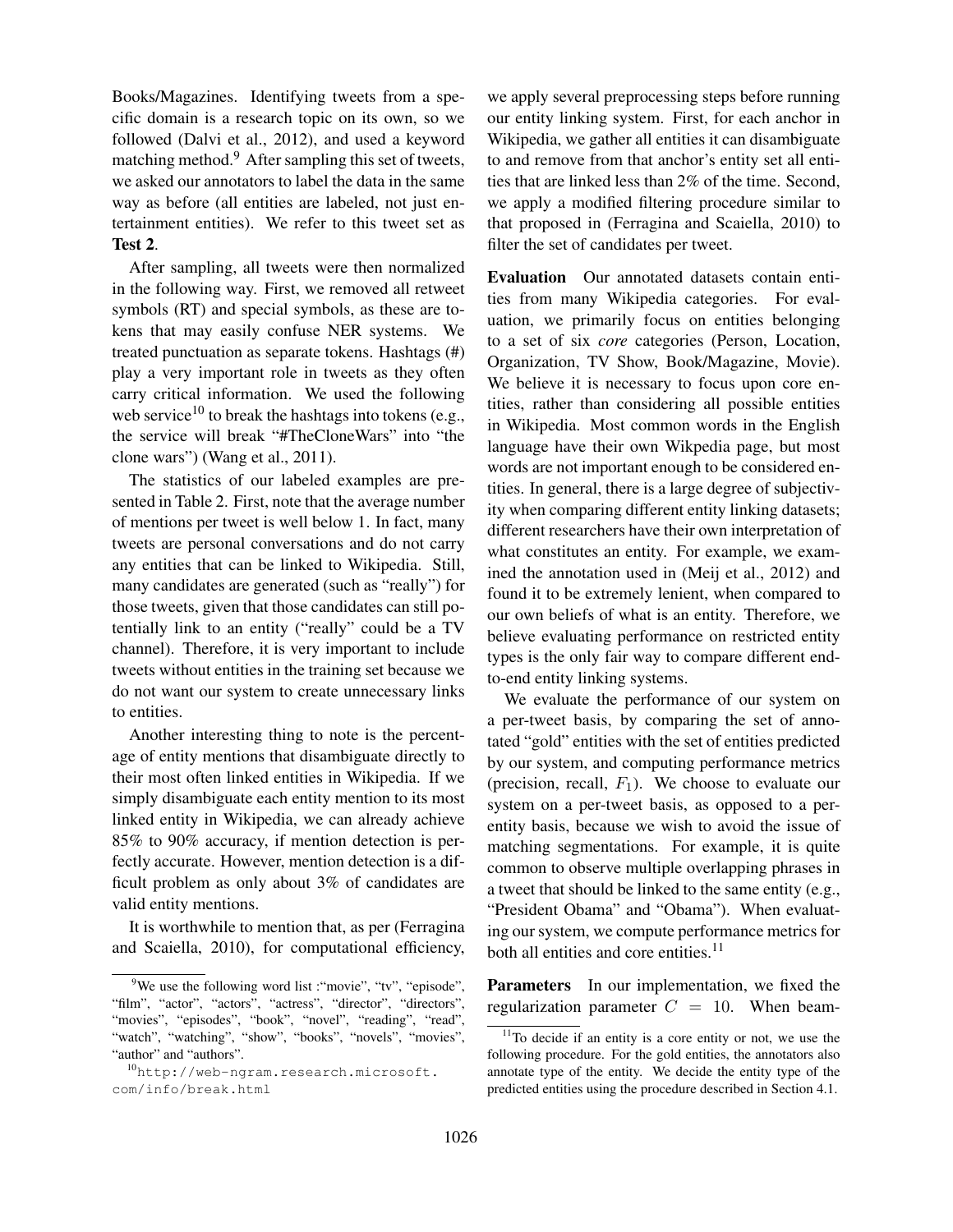| Model       | Test 1 |           |       | Test 2 |           |       |
|-------------|--------|-----------|-------|--------|-----------|-------|
|             | P      |           | $F_1$ | P      | R         | $F_1$ |
| Cucerzan    | 64.8   | 42.2 51.1 |       | 64.9   | 39.7      | 49.5  |
| TagMe       | 38.8   | 69.0      | 49.7  | 34.9   | 70.3      | 46.7  |
| <b>SSVM</b> | 78.8   | 59.9      | 68.0  |        | 75.0 57.7 | 65.2  |

Table 3: Comparisons between different end-to-end entity linking systems. We evaluate performance on core entities, as it is the only fair way to compare different systems.

search is used, the beam size is set to be 50, and we only consider the top 10 candidates for each candidate to speed the inference process. In the context word mining algorithm,  $r = 0.5\%$  and  $z = 1000$ .

#### 5.1 Results

In the following, we analyze the contributions of each component in our system and compare our final systems to other existing end-to-end entity linking systems.

System Comparison We compare our final system to other state-of-the-art systems in Table 3. CUCERZAN represents a modified implementation of the system in (Cucerzan, 2007). TagMe is an endto-end linking system that focuses on short texts, including tweets. Our system significantly outperforms these two systems in both precision and recall. Note that CUCERZAN's system is a state-ofthe-art system on well-written documents with provided entity mentions. The system (Cucerzan, 2007) has been extended by the authors and won the TAC KBP competition in 2010 (Ji et al., 2010).

There are two possible reasons to explain why our system outperforms CUCERZAN. First, their mention detection is a carefully designed system targeted toward documents, not tweets. Their system has segmentation issues when applied to Twitter, as it relies heavily upon capitalization when identifying candidate entity mentions. Second, their system heavily depends on the fact that related entities should appear together within documents. However, given that tweets are very short, some of their most important features are not suitable for the Twitter domain. Our system outperforms TagMe because we use a more sophisticated machine learning approach, as compared to their system. TagMe links too many

| <b>Structural SVM</b> |      | Test 1 | Test 2 |      |  |
|-----------------------|------|--------|--------|------|--|
|                       | A11  | Core   | A11    | Core |  |
| <b>Base</b>           | 35.9 | 42.9   | 47.7   | 52.5 |  |
| +Cap. Rate            | 38.4 | 45.6   | 49.9   | 53.7 |  |
| +Popularity           | 41.3 | 47.9   | 50.3   | 55.1 |  |
| +Context Cap          | 43.7 | 52.0   | 50.7   | 54.8 |  |
| +Entity Type          | 47.9 | 57.0   | 53.5   | 59.0 |  |
| $+Tf1df$              | 53.2 | 63.1   | 56.8   | 61.9 |  |

Table 4: Feature Study:  $F_1$  for entity linking performance. "All" means evaluation on all annotated entities. "Core" means evaluation only on our six entity types. Each row contains all additional features of the row above it.

spurious entity mentions for common words. This is a result of their algorithm's over-emphasis on entityentity co-occurrence features.

Feature Study We study the contributions of each feature group in our system in Table 4. We summarize our discoveries as follows:

First, we find collecting statistics from a large corpus helps the system significantly. In addition to  $P(e|s)$ , we find that capitalization rate features offer around 3% to 4%  $F_1$  improvement in Test 1. Similarly, popularity features are also important, as it corrects bias existing in Wikipedia link statistics. Compared to lexical features, using statistical features offers a great advantage of reducing the need for large amounts of labeled data.

We also find entity related features (Popularity, Entity Type, Tf-idf) are crucial. Given that between 85% to 90% of our mentions should directly disambiguate to the most often linked entities, one might think entity-specific features are not important in our task. Interestingly, entity-specific features are among the most important features. The discovery confirms our hypothesis: it is critical to consider mention detection and entity disambiguation as a single problem, rather than as separate problems in a two staged approach used by many other entity linking systems. Note that capitalization rate and context capitalization features are mention-specific. Additionally, we find that mixing mention-specific features and entity-specific features results in a better model.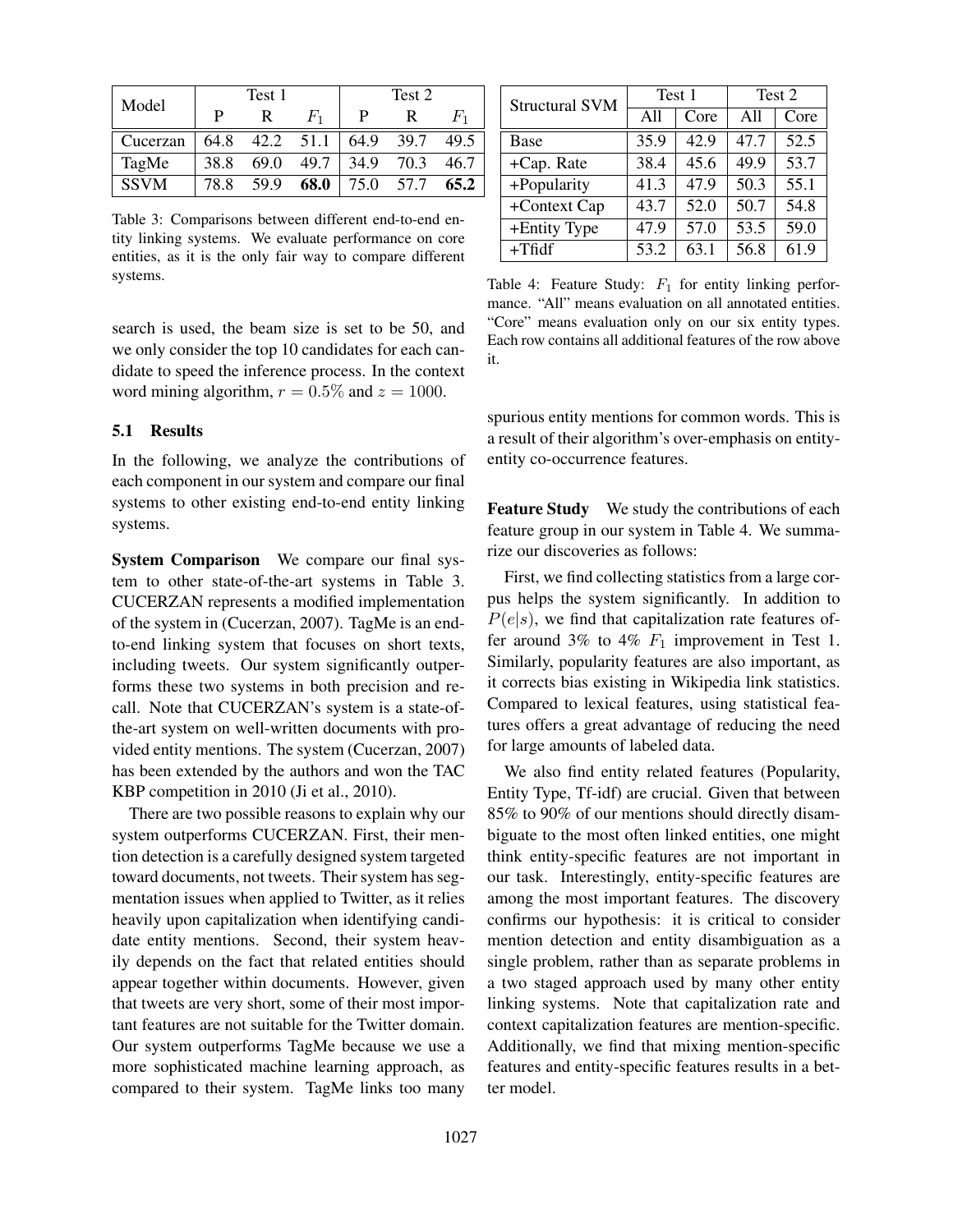| Entity Type | Words appearing before      | Words appearing after the  |  |
|-------------|-----------------------------|----------------------------|--|
|             | the mention                 | mention                    |  |
| Person      | wr, dominating, rip, quar-  | tarde, format, noite, suf- |  |
|             | terback, singer, featuring, | fers, dire, admits, sen-   |  |
|             | defender, rb, minister, ac- | ators, urges, performs,    |  |
|             | tress, twitition, secretary | joins                      |  |
| TV Show     | sbs, assistir, assistindo,  | skit,<br>performances,     |  |
|             | otm, watching, nw,          | premieres, finale, par-    |  |
|             | watchn, viagra, watchin,    | ody, marathon, season,     |  |
|             | ver                         | episodes, spoilers, sketch |  |

Table 5: An example of context words that are automatically extracted from 20 million unlabeled tweets. For the sake of brevity, we only display context words for two categories. Note that there are misspelled words (such as "watchn") and abbreviations (such as nw) that do not appear in well-written documents.

| Advance Models | Test 1 |      | Test 2 |      |
|----------------|--------|------|--------|------|
|                | A11    | Core | A11    | Core |
| SSVM (Table 4) | 53.2   | 63.1 | 56.8   | 61.9 |
| $+Context$     | 53.9   | 64.6 | 58.6   | 634  |
| +Cohesiveness  | 55.6   | 66.5 | 59.7   | 65.1 |
| $+2nd$ order   | 58.1   | 68 O | 60.6   | 65.2 |

Table 6: Evaluation results  $(F_1)$  of the advanced models. "+ Context" is the model that uses additional context features extracted from 20 millions unlabeled tweets. "+ Cohesiveness" is the model with both additional context and cohesiveness features. "+2nd order" is our final model (which incorporates context, cohesiveness, and secondorder features).

Mining Context Words We verify the effectiveness of adding contextual features that are extracted automatically from large unlabeled data. We apply our system (with all first-order features) on a set of 20 million unlabeled tweets we collected. Context words are then extracted using the simple rules described in Section 4. We list the top 10 words we extracted in Table 5. Due to space limitations, we only list the words for the Person and TV Show categories. The results are interesting as we are able to find common misspelled words and abbreviations used in Twitter. For example, we find that "watchn" means "watching" and "nw" means "now watching," and they are usually words found before TV shows. We also find tweeters frequently use abbreviations for people's jobs. For example, "wr" means "wide receiver" and "rb" means "running back." When mined context is added into our system, the performance improves significantly (Table 6). We note that extending context mining algorithms in a largescale, principled approach is an important next research topic.

Capturing Entity-Entity Relationships In this paper, we use two methods to capture the relationship between entities: adding the cohesiveness score and using second order information. Until now, we only considered features that can be extracted from only one entity. Past research has shown that considering features that involve multiple entities can improve entity linking performance, given that related entities are more likely to appear together in a document. When these type of features are added, we need to perform beamsearch, as the exact inference procedure can be prohibitively expensive.

As displayed in Table 6, we find that either adding the cohesiveness score or using second order information can improve prediction. Using both methods improves the model even more. Comparing computation overhead, computing cohesiveness is significantly more cost-effective than using second-order information.

### 6 Conclusion

In this paper, we propose a structural SVM method to address the problem of end-to-end entity linking on Twitter. By considering mention detection and entity disambiguation together, we build a end-toend entity linking system that outperforms current state-of-the-art systems.

There are plenty of research problems left to be addressed. Developing a better algorithm for mining contextual words is an important research topic. It would also be interesting to design a method that jointly learns NER models and entity linking models.

### References

- S. Asur and B.A. Huberman. 2010. Predicting the future with social media. *arXiv preprint arXiv:1003.5699*.
- M. Chang, V. Srikumar, D. Goldwasser, and D. Roth. 2010. Structured output learning with indirect supervision. In *Proceedings of the International Conference on Machine Learning (ICML)*.
- R.L. Cilibrasi and P.M.B. Vitanyi. 2007. The google similarity distance. *Knowledge and Data Engineering, IEEE Transactions on*, 19(3):370–383.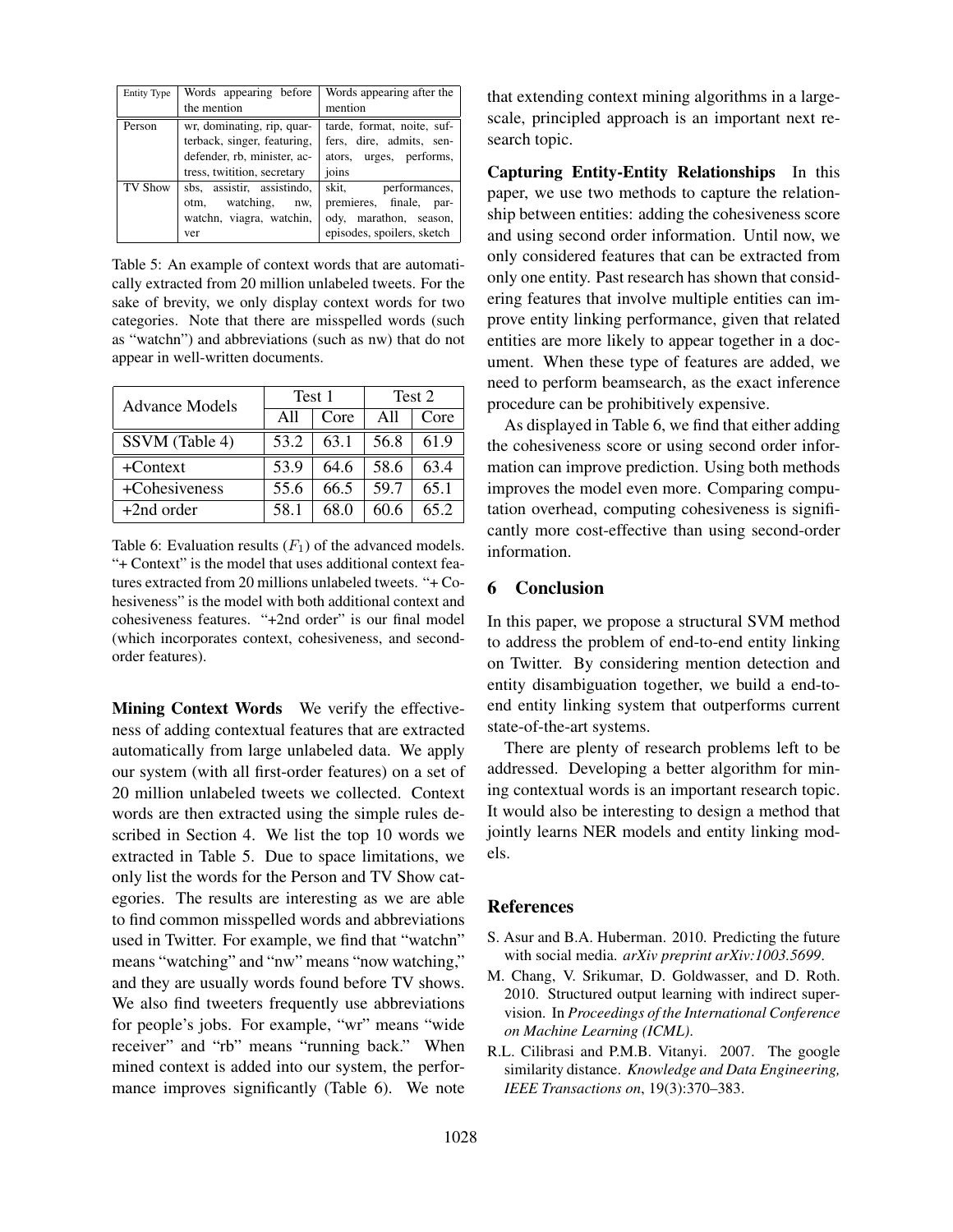- S. Cucerzan. 2007. Large-scale named entity disambiguation based on Wikipedia data. In *Proceedings of the 2007 Joint Conference of EMNLP-CoNLL*, pages 708–716.
- N. Dalvi, R. Kumar, and B. Pang. 2012. Object matching in tweets with spatial models. In *Proceedings of the fifth ACM international conference on Web search and data mining*, WSDM '12, pages 43–52, New York, NY, USA. ACM.
- A. Davis, A. Veloso, A. S. da Silva, W. Meira, Jr., and A. H. F. Laender. 2012. Named entity disambiguation in streaming data. In *Proceedings of the Annual Meeting of the Association for Computational Linguistics (ACL)*, pages 815–824, Stroudsburg, PA, USA. Association for Computational Linguistics.
- G. Demartini, D. E. Difallah, and P. Cudré-Mauroux. 2012. Zencrowd: leveraging probabilistic reasoning and crowdsourcing techniques for large-scale entity linking. In *The International World Wide Web Conference*, pages 469–478, New York, NY, USA. ACM.
- P. Ferragina and U. Scaiella. 2010. Tagme: on-the-fly annotation of short text fragments (by wikipedia entities). In *Proceedings of the 19th ACM international conference on Information and knowledge management*, CIKM '10, pages 1625–1628, New York, NY, USA. ACM.
- X. Han and L. Sun. 2011. A generative entity-mention model for linking entities with knowledge base. In *Proceedings of the 49th Annual Meeting of the Association for Computational Linguistics: Human Language Technologies - Volume 1*, HLT '11, pages 945– 954, Stroudsburg, PA, USA. Association for Computational Linguistics.
- X. Han, L. Sun, and J. Zhao. 2011. Collective entity linking in web text: a graph-based method. In *Proceedings of the 34th international ACM SIGIR conference on Research and development in Information Retrieval*, SIGIR '11, pages 765–774, New York, NY, USA. ACM.
- H. Ji, R. Grishman, H.T. Dang, K. Griffitt, and J. Ellis. 2010. Overview of the tac 2010 knowledge base population track. In *Proceedings of the TAC 2010 Workshop*.
- H. Ji, R. Grishman, and Dang. 2011. Overview of the tac 2011 knowledge base population track. In *Proceedings of the TAC 2011 Workshop*.
- S. Kulkarni, A. Singh, G. Ramakrishnan, and S. Chakrabarti. 2009. Collective annotation of wikipedia entities in web text. In *Proceedings of the 15th ACM SIGKDD international conference on Knowledge discovery and data mining*, Proceedings of International Conference on Knowledge Discovery and Data Mining (KDD), pages 457–466, New York, NY, USA. ACM.
- C. Li, J. Weng, Q. He, Y. Yao, A. Datta, A. Sun, and B.-S. Lee. 2012. Twiner: named entity recognition in targeted twitter stream. In *Proceedings of the 35th international ACM SIGIR conference on Research and development in information retrieval*, Proceedings of International Conference on Research and Development in Information Retrieval, SIGIR, pages 721–730, New York, NY, USA. ACM.
- E. Meij, W. Weerkamp, and M. de Rijke. 2012. Adding semantics to microblog posts. In *Proceedings of the fifth ACM international conference on Web search and data mining*, pages 563–572, New York, NY, USA. ACM.
- R. Mihalcea and A. Csomai. 2007. Wikify!: linking documents to encyclopedic knowledge. In *Proceedings of ACM Conference on Information and Knowledge Management (CIKM)*, pages 233–242. ACM.
- D. Milne and I. H. Witten. 2008. Learning to link with wikipedia. In *Proceedings of ACM Conference on Information and Knowledge Management (CIKM)*, pages 509–518, New York, NY, USA. ACM.
- M.J. Paul and M. Dredze. 2011. You are what you tweet: Analyzing twitter for public health. In *Fifth International AAAI Conference on Weblogs and Social Media (ICWSM 2011)*.
- L. Ratinov, D. Roth, D. Downey, and M. Anderson. 2011. Local and global algorithms for disambiguation to wikipedia. In *Proceedings of the Annual Meeting of the Association for Computational Linguistics (ACL)*, pages 1375–1384, Stroudsburg, PA, USA. Association for Computational Linguistics.
- A. Ritter, S. Clark, Mausam, and O. Etzioni. 2011. Named entity recognition in tweets: an experimental study. In *Proceedings of the Conference on Empirical Methods for Natural Language Processing (EMNLP)*, pages 1524–1534, Stroudsburg, PA, USA. Association for Computational Linguistics.
- A. Sadilek, H. Kautz, and V. Silenzio. 2012. Modeling spread of disease from social interactions. In *Sixth AAAI International Conference on Weblogs and Social Media (ICWSM)*.
- A. Sil, E. Cronin, P. Nie, Y. Yang, A.-M. Popescu, and A. Yates. 2012. Linking named entities to any database. In *Proceedings of the Conference on Empirical Methods for Natural Language Processing (EMNLP)*, pages 116–127, Stroudsburg, PA, USA. Association for Computational Linguistics.
- K. Starbird and L. Palen. 2012. (how) will the revolution be retweeted?: information diffusion and the 2011 egyptian uprising. In *Proceedings of the acm 2012 conference on computer supported cooperative work*, pages 7–16. ACM.